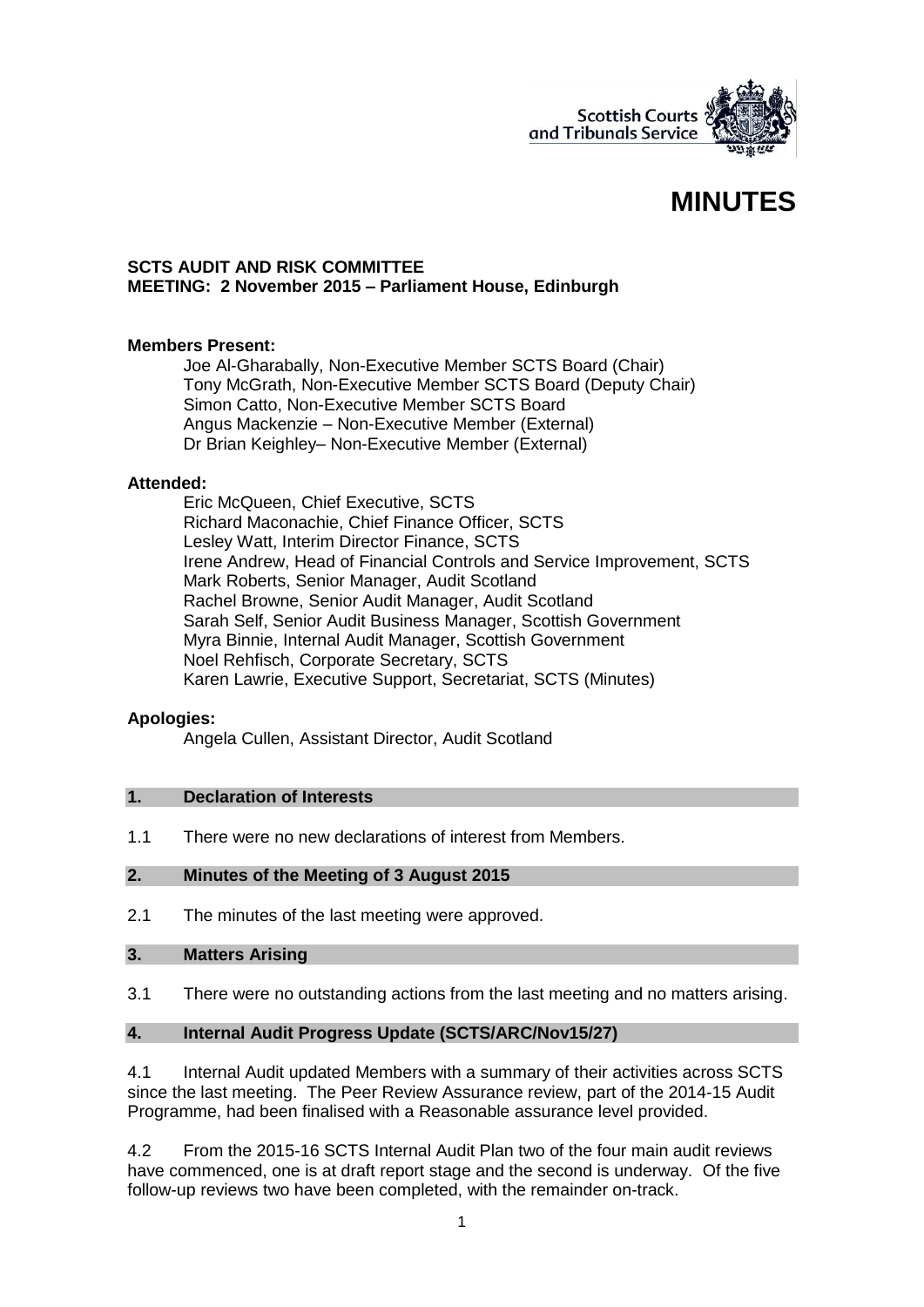4.3 The Committee thanked Internal Audit for the quality of the reports provided to the meeting and suggested the inclusion of references to key corporate risks in their summary report in order to clarify the risks to which activity related. Internal Audit confirmed that future reports would contain information on key risks as well as details on audit conclusion assurance ratings.

# **5. External Audit Presentation (SCTS/ARC/Aug15/28)**

# *Efficiency of prosecuting Criminal Cases through the Sheriff Courts*

5.1 Mark Roberts, Audit Scotland, gave a presentation summarising the key messages from the "*Efficiency of Prosecuting Criminal Cases through the Sheriff Courts*" report which was published by Audit Scotland on 24 September 2015.

5.2 Members discussed the key messages delivered in the presentation focussing on the full costs associated with prosecuting criminal cases through the sheriff court system. The Committee noted the report and challenged the extent to which its findings could be used to drive change, due to the lack of defined practical actions it contained. The Executive informed the Committee that it had considered the recommendations made in the report, which were aimed at criminal justice partners collectively, and were working in conjunction with the Scottish Government and those partners to deliver appropriate responses. The report's recommendations had also been considered at the October meeting of the SCTS Board – where the view had been expressed that neither further refinement of the current system nor increased spending would, of its own, resolve the issues highlighted. On that basis the Executive, in collaboration with justice partners, were also considering the potential for more significant reform of the system, as outlined in the report of the Evidence and Procedure Review, in an effort to address some of the more fundamental root causes that led to churn and delay.

# *Audit Scotland Annual Report 2014-15*

5.3 The report was circulated to Members for information prior to being published on the Audit Scotland website. The Committee sought and received assurances around the management responses and, in particular, the inclusion of tribunal operations in the planning and guidance processes following the merger of the Scottish Courts Service and Scottish Tribunals Service on 1 April. The Committee agreed that it would hold a future meeting at a Tribunals location, in order to develop its understanding of tribunal business and operations.

## **6. Assurance Framework and Best Value Tracker (SCTS/ARC/Nov15/30)**

6.1 At the meeting in April Members considered and approved the SCTS Assurance Tracker and suggested that assurance reporting should be extended to provide evidence and assurance that the organisation was delivering on Best Value themes. Rather than produce an entirely separate tracker for this purpose it was agreed that the assurance tracker should be broadened both to highlight where exiting assurances supported delivery of Best Value themes and to capture further assurance sources to evidence delivery of the themes where appropriate.

6.2 The Committee welcomed the updated Assurance and Best Value Tracker, and considered how it could be used to drive the culture of continuous improvement – drawing on evidence sources such as annual staff surveys, leadership through coaching and the innovative approach taken to continuous improvement by Tribunal Operations colleagues.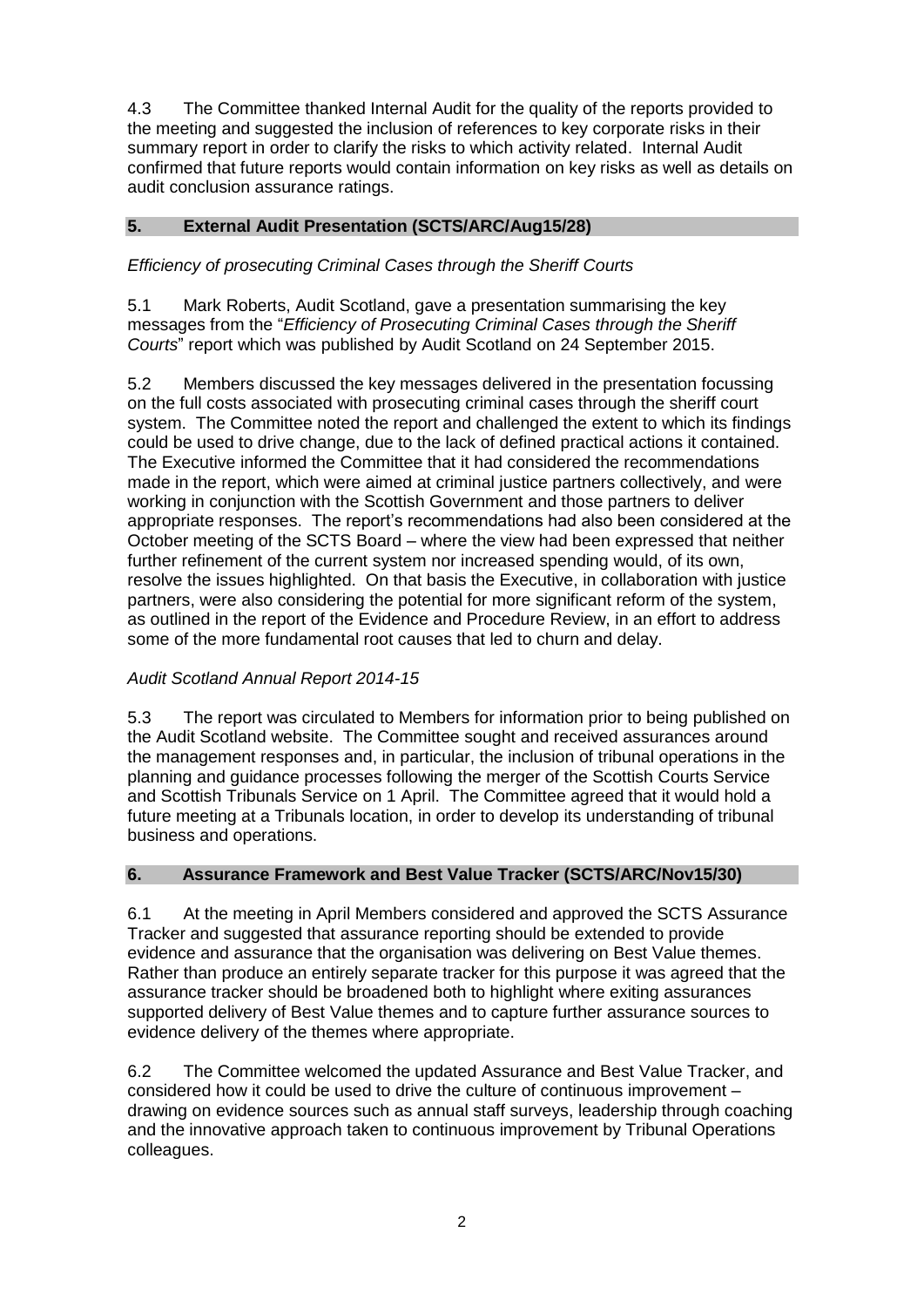6.3 It was suggested that the document would be more effective if cross referenced to the Corporate Risk Register. The Executive agreed to include a cross-reference to relevant corporate risks and confirmed they would update the document twice a year.

## **Action Point: The Executive to update and maintain the Assurance and Best Value Tracker at least twice per year and provide updates to the Committee when significant changes were made.**

# **7. Planning of Core Work Plan for 2016-17 (SCTS/ARC/Nov15/31)**

7.1 Members reviewed the draft work programme for 2016-17 agreeing that it provided the correct focus to allow the Committee to properly discharge its responsibilities on behalf of the SCTS Board, by providing oversight of effective governance and management of risk for the coming audit year. Consideration was also given to the potential "deep dive" sessions.

7.2 Following the merger of the Scottish Court Service (SCS) and Scottish Tribunals Service (STS) to form the Scottish Courts and Tribunals Service (SCTS) on 1 April 2015 Members agreed that it would be beneficial to visit a Tribunals location to meet with staff ahead of a Committee meeting, and explore tribunal issues in a more detailed working session thereafter. Deep Dive sessions were agreed as follows: January – Integrated Case Management System; April – Tribunals; August – Cyber security & Data Management/Protection; November – Finance Transformation; January 2017 - to be confirmed at a later meeting.

# **Action Point: Secretariat to arrange for the ARC Committee meeting in April 2016 to be held in a Tribunals location in Hamilton or Glasgow.**

7.3 Following the introduction of new Cabinet Office guidance on whistleblowing which requires SCTS to periodically consider whistleblowing at Board/Committee level, it was agreed that this matter would be added to the Audit and Risk Committee meetings as an annual standing agenda item.

# **8. Finance Transformation Programme Update (SCTS/ARC/Nov15/32)**

8.1 The Executive informed Members that good progress has been made against the three key areas identified in the Finance Transformation Plan (FTP) which was reviewed and agreed by the Executive Team in February.

8.2 It was noted that Finance staff were exploring viable solutions to the systems currently used as well as looking at alternatives. Any significant changes or deviations from the FTP would be referred to the Executive Team for approval.

8.3 The Committee recognised that the FTP represented a good 'road map' and were content with the action taken by the Executive to date. They agreed that a further update on its implementation should be provided in a workshop session in November 2016.

# **9. Any Other Business**

9.1 The Chair advised that this would be Tony McGrath's last Audit and Risk Committee meeting as his appointment to the SCTS Board was due to end in December 2015. On behalf of the Committee, the Chair thanked Tony for the commitment and time he had given to the work of the Committee since it was established in 2010.

# *Papers for Exception Reporting only*